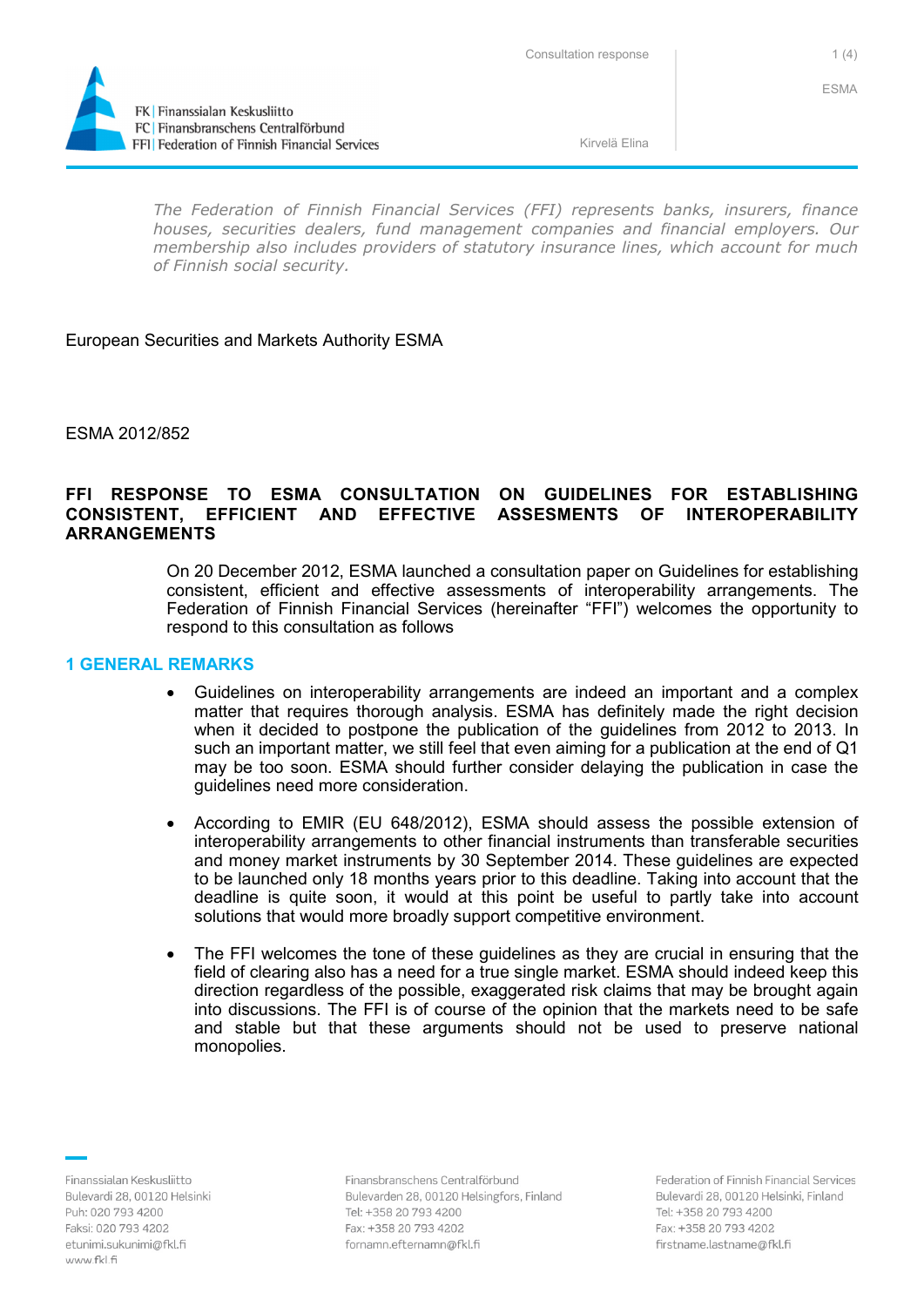Consultation response 2(4)



- As in many of the current EU-level dossiers, exchange of information between competent authorities is extremely vital. For example, it is the FFI's understanding that when Nasdaq OMX Nordic was planning on opening access for interoperable CCPs (a process that was later frozen), the Nordic, Dutch, UK and Swiss regulators were working fairly closely together in assessing the arrangements.
- The FFI recommends careful balancing between safety and heaviness of the arrangements and procedures. This is crucial in ensuring that these guidelines do not direct the markets towards closed monopolies instead of creating a competitive environment as is described in EMIR and in the coming MiFIR dossier.
- In addition, one should bear in mind that a competitive CCP market is first created when the marketplaces are ready to open their trade feeds to multiple authorized CCPs. For the time being, the regulated markets seem not to be ready to support the creation of a single market in this respect. Thus an extra push from the authorities and regulators is always welcome.
- These guidelines focus on the arrangement between the CCPs only. However, the role of the marketplaces should also be incorporated into these guidelines. As stated above, they will be of key importance in determining whether principles of open access and competition are put into practice or not. One example of a guideline that should be added is a guideline ensuring that the interoperable CCPs shall create and discuss in consultation with both the marketplace and clearing members a recovery/continuity plan. This will be used in the event that one CCP is in default or facing technical problems. These situations require actions not only from interoperable CCPs but also from the marketplace. Please see Annex 1 for an example on the scenarios that may be taken into account.
- We hold it possible that tightening requirements in general may lead to a situation where CCPs need to adjust their membership requirements so that smaller participants may not be allowed to enter CCPs directly anymore as a consequence. This development contains a risk of centralization that should be taken into account. In addition, it should be ensured that participation is denied solely on risk grounds. Therefore a guideline stating that interoperability arrangements should not lead to major changes in the CCPs membership requirements would prove useful.
- Another, even more important guideline would be one that states that interoperability arrangements should not lead to charging an interoperability fee, thus indirectly forcing the markets to use marketplaces that do not provide open access.
- Finally, we welcome the transparency towards not only authorities but also CCP members in the ESMA proposal. Interoperability arrangements are such an important decision by the CCPs that the members need to be properly informed.

ESMA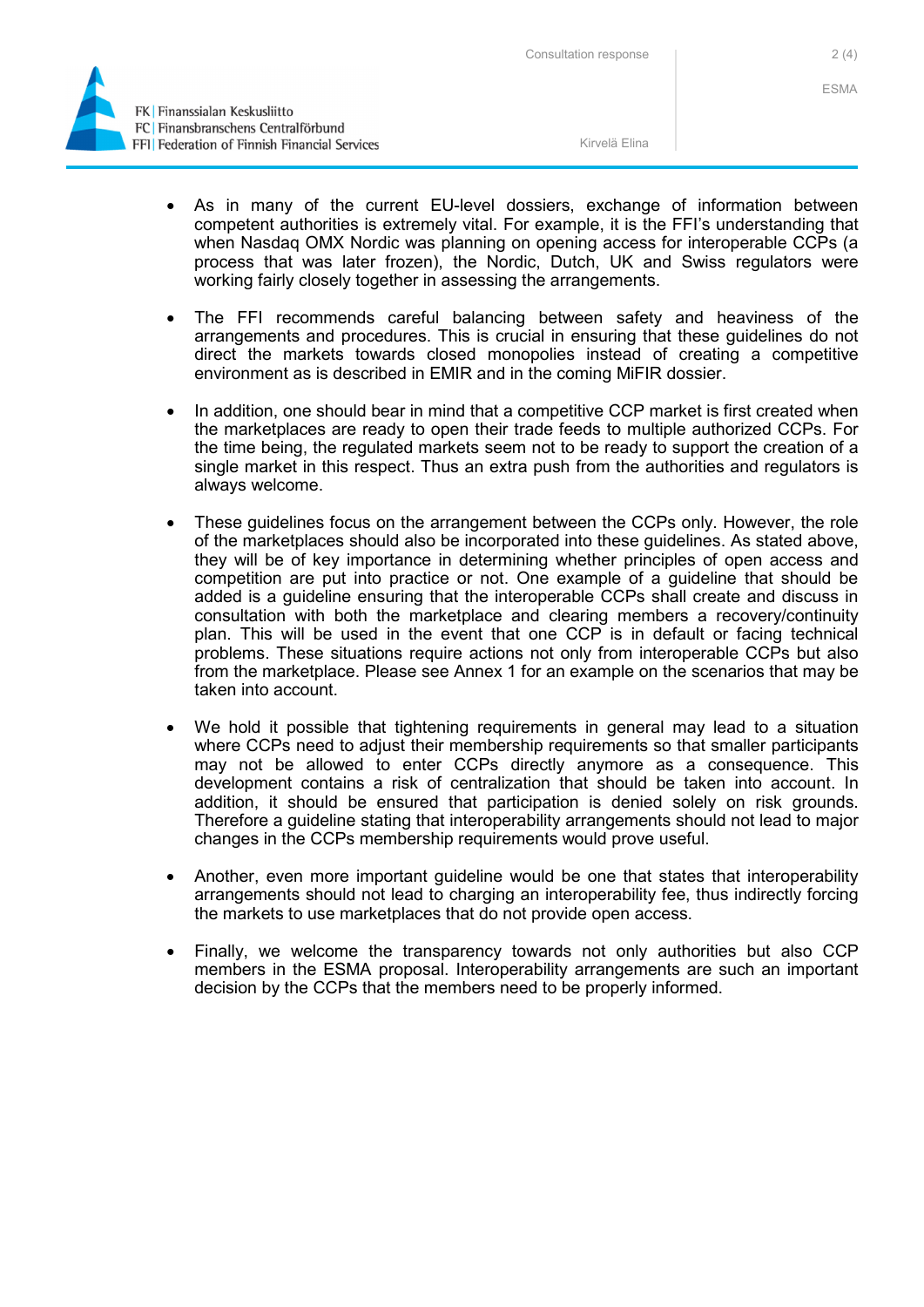

ESMA

Kirvelä Elina

## **2 SPECIFIC COMMENTS**

#### *Guideline 1 on Legal risk – General guideline*

**Level of transparency should be clarified**. In this guideline, it is stated that in addition to other features, the interoperability arrangement should be transparent. We would welcome a clarification on what level of transparency ESMA is looking for in this respect. In the Nasdaq OMX Nordic case we mentioned as an example above, the arrangement between the three CCPs was not transparent to the member of those CCPs.

**Consultations with members are important.** In this guideline, we strongly support what is stated in detailed guidelines about consulting the risk committee and clearing members. This proposal is also well in line with the EMIR level 2 standards.

#### *Guideline 2 on Open and fair access – Detailed guidelines*

**Termination on risk grounds needs to be justified properly.** The FFI understands the need that an interoperability arrangement may also have to be terminated on justified risk grounds. However, to ensure that these termination processes are not made too lightly, we would recommend that the CCP that wants to terminate the arrangement needs to provide justification not only to its NCA as proposed in the guidelines, but to the other NCAs responsible for the arrangement as well.

*Guideline 3 on Identification, monitoring and management of risks – Guidelines regarding Arrangements involving three or more CCPs* 

> **The amount of CCPs in an arrangement should not be unduly limited.** The FFI is questioning the need to separately address arrangements where three or more CCPs are involved. We believe it is enough to draft guidelines in a manner that does not pinpoint such arrangements but requires a CCP to assess the risks, requirements, etc. in the same way towards all CCPs, regardless of the amount of those in an arrangement. If these broader arrangements are to be seen as having tighter requirements, the market will be guided towards limited competition which will be only a partial opening of the internal market.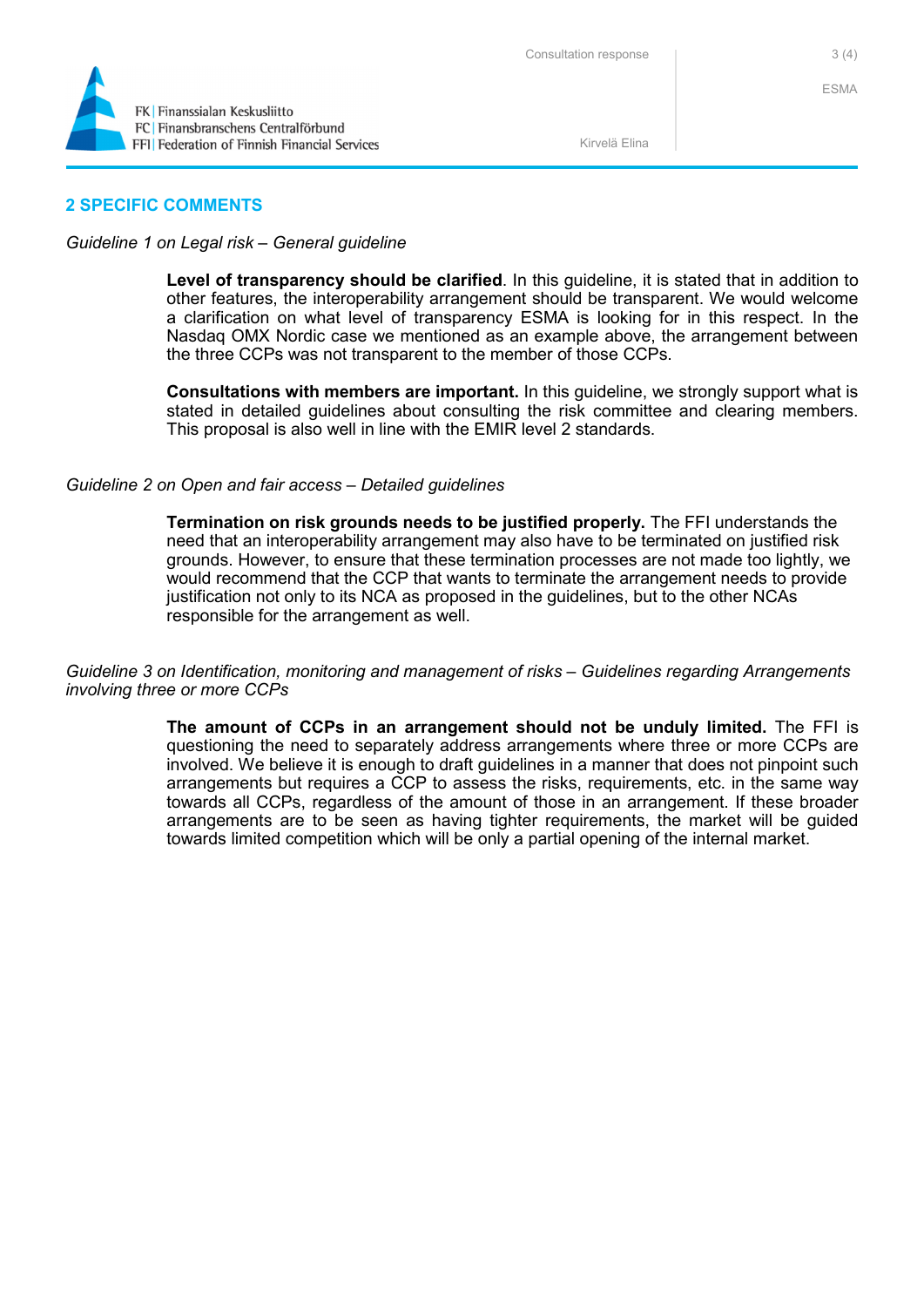

ESMA

Kirvelä Elina

## *ANNEX II: Cost- benefit analysis*

**The implementation of these guidelines will have a cost impact also for the CCPs and their clearing members.** In the cost-benefit analysis it is stated that there should be no material additional compliance costs for market participants associated with these guidelines, and that the only costs should be for regulators. The FFI disagrees because the prescribed arrangements will require a lot of analysis about the fellow-CCPs, their rules, procedures, arrangements etc. All of these come at a cost to the CCP. Traditionally, a large part of this cost will be charged, directly or indirectly, from the clearing members. Therefore it is clear that there will be a cost not only for the regulators, but also for the CCPs and their clearing members. Taking this into account together with the current monopolistic situation in many countries, these guidelines need to be properly balanced so that the administrative burden and the costs do not become glaringly obvious excuses to preserve national monopolies.

## **FEDERATION OF FINNISH FINANCIAL SERVICES**

Lea Mäntyniemi